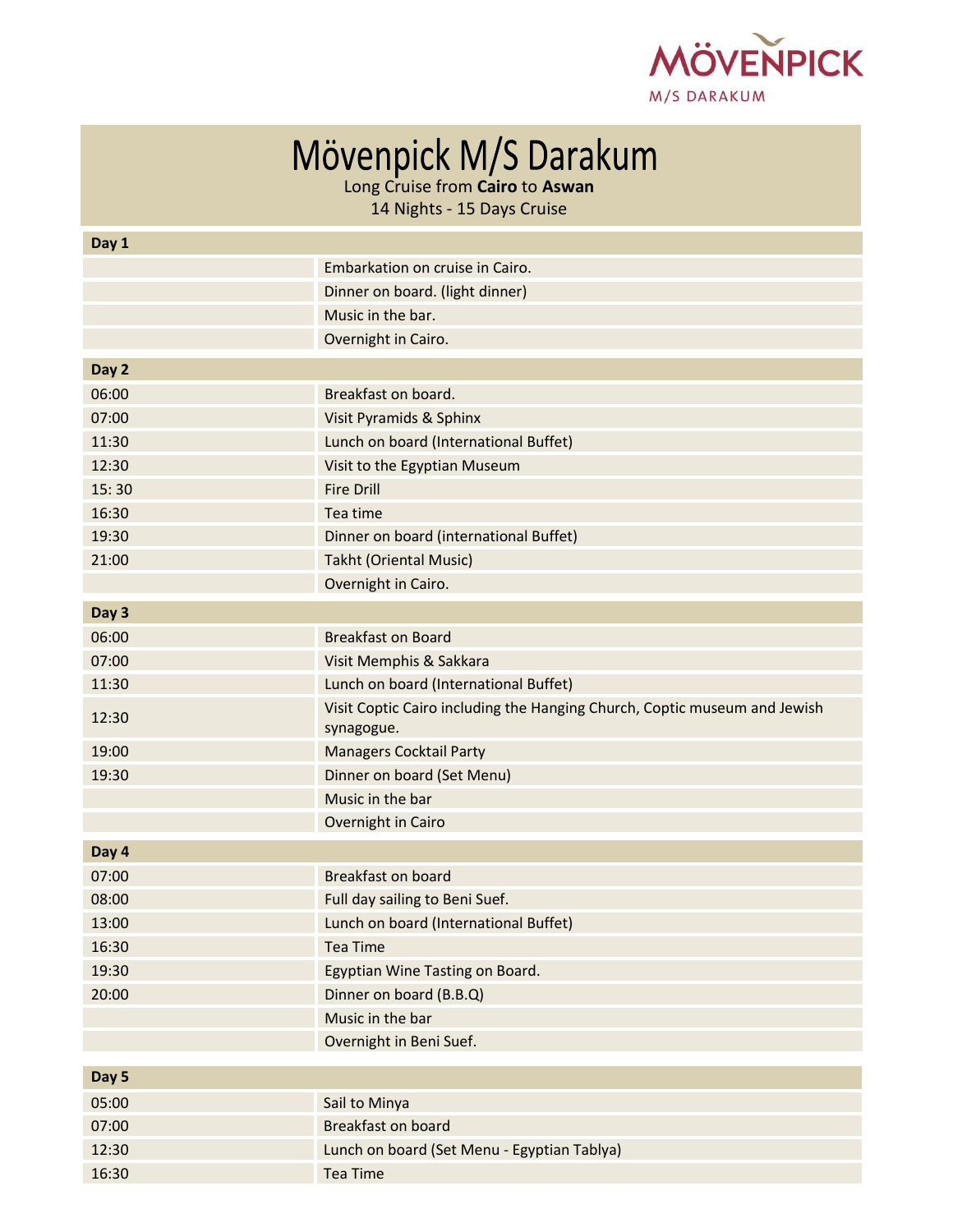| 19:30          | Dinner on board (Italian Buffet)                                                                                                                                                                    |
|----------------|-----------------------------------------------------------------------------------------------------------------------------------------------------------------------------------------------------|
|                | Music in the bar                                                                                                                                                                                    |
|                | Overnight Minya.                                                                                                                                                                                    |
|                |                                                                                                                                                                                                     |
| Day 6          |                                                                                                                                                                                                     |
| 05:00          | <b>Breakfast on board</b>                                                                                                                                                                           |
| 06:00          | Visit Tuna El Gebel & Ashmunein                                                                                                                                                                     |
| 12:30          | Lunch on board (International light buffet)                                                                                                                                                         |
| 13:30          | Visit Beni Hassan tombs to visit Tomb of Baget III (BH15) Tomb of Khety (BH17),<br>Tomb of Amenemhet (BH2), Tomb of Khnumhotep II (BH3)<br>(one-hour drive from Minya dock & Approx. 2-hour visit). |
| 16:00          | Back to the boat.                                                                                                                                                                                   |
| 16:30          | Tea time                                                                                                                                                                                            |
| 19:30          | Dinner on board (Set Menu)                                                                                                                                                                          |
| 21:00          | Folkloric Show.                                                                                                                                                                                     |
|                | Overnight Minya.                                                                                                                                                                                    |
| Day 7          |                                                                                                                                                                                                     |
| 05:00          | Sail to Tel El Amarna, the home of the 'Amarnian experience                                                                                                                                         |
| 07:00          | Breakfast on board.                                                                                                                                                                                 |
| 10:00          | Visit northern tombs of Tel El Amarna, the Royal Tomb of Akhenaten, The<br>northern Palace, The Small temples of Aten.                                                                              |
| 13:00          | Lunch on board (international Buffet) during Sail to Assyut                                                                                                                                         |
| 13:30          | Stop in front of Prince Tawdrous Monastery to view the monastery from the<br>boat (guide will of course provide some explanation on the importance of the<br>monastery)                             |
| 16:30          | Tea Time                                                                                                                                                                                            |
| 19:30          | Dinner on board (Oriental Buffet)                                                                                                                                                                   |
| 21:00          | Galabeya Party                                                                                                                                                                                      |
|                | Overnight Assyut.                                                                                                                                                                                   |
| Day 8          |                                                                                                                                                                                                     |
| 05:00          | Sail to Sohag (8 hours).                                                                                                                                                                            |
| 07:00          | <b>Breakfast on board</b>                                                                                                                                                                           |
| 13:00          | Lunch on board. (Set Menu - Egyptian Tablya)                                                                                                                                                        |
| 16:30          | <b>Tea Time</b>                                                                                                                                                                                     |
| 19:30          | Dinner on board (International Buffet)                                                                                                                                                              |
|                | Music in Bar                                                                                                                                                                                        |
|                | Overnight in Sohag.                                                                                                                                                                                 |
| Day 9          |                                                                                                                                                                                                     |
| 03:30          |                                                                                                                                                                                                     |
|                | Sail to El Balyana<br><b>Breakfast on board</b>                                                                                                                                                     |
| 07:00<br>09:30 |                                                                                                                                                                                                     |
|                | Visit Abydos temple, the holy city of Osiris God of the Dead and the new<br>kingdom temple of Seti I                                                                                                |
| 11:30          | Back to the boat and sail to Naga Hammadi via Naga Hammadi Bridges                                                                                                                                  |
| 13:00          | Lunch on board (Set Menu - Moroccan)                                                                                                                                                                |
| 16:30          | <b>Tea Time</b>                                                                                                                                                                                     |
| 19:30          | Dinner on board (B.B.Q)                                                                                                                                                                             |
| 21:00          | <b>Quiz Night</b>                                                                                                                                                                                   |
|                | Arrive & Overnight in Naga Hammadi                                                                                                                                                                  |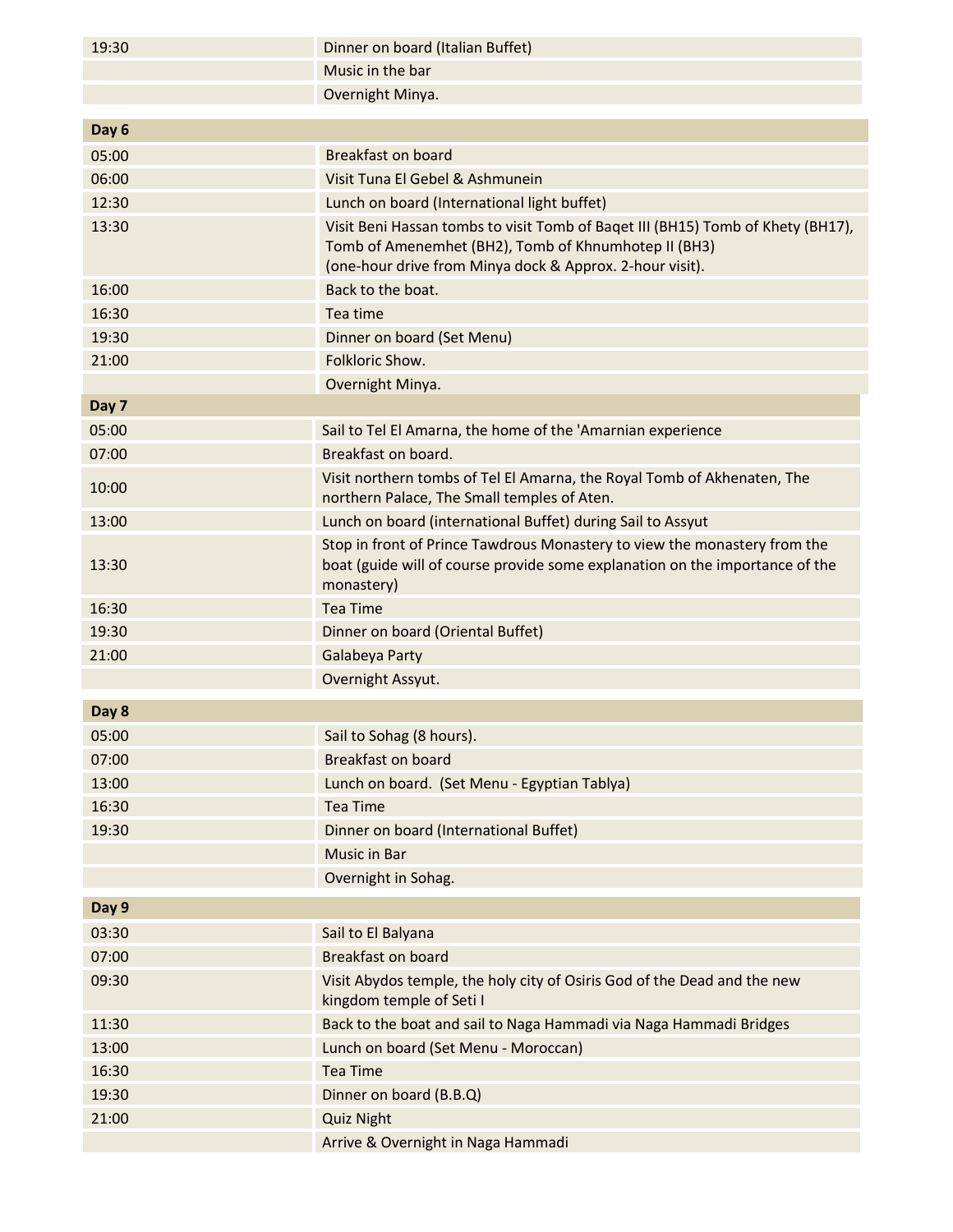| <b>Day 10</b> |                                                        |
|---------------|--------------------------------------------------------|
| 05:00         | Sail to Qena                                           |
| 07:30         | <b>Breakfast on board</b>                              |
| 10:00         | Visit Dandarah temple which is a 20 minute' drive.     |
| 13:00         | Return to boat and sail to Luxor.                      |
| 13:30         | Lunch on board (Sea Food Buffet)                       |
| 16:00         | Cookery Lesson on Board                                |
| 16:30         | <b>Tea Time</b>                                        |
| 19:30         | Dinner on Board (Italian Buffet)                       |
| 21:00         | <b>Belly Dancer Show</b>                               |
|               | Overnight in Luxor.                                    |
| <b>Day 11</b> |                                                        |
| 06:00         | <b>Breakfast on board</b>                              |
| 07:00         | Visit West Bank (Valley of kings + Hatshepsut Temple). |
| 12:30         | Lunch on board (international Buffet)                  |
| 19:30         | Dinner on board (international Buffet)                 |
|               | Music in the bar                                       |
|               | Overnight in Luxor.                                    |
| <b>Day 12</b> |                                                        |
| 06:30         | <b>Breakfast on board</b>                              |
| 07:30         | Visit East Bank (Karnak & Luxor Temples).              |
| 13:00         | Lunch on board (international Buffet)                  |
|               | Disembarkation after Lunch for Cairo / Luxor clients.  |
|               | Sail to Edfu                                           |
| 19:30         | Dinner on board (international Buffet)                 |
|               | Music in the bar                                       |
|               | Overnight Edfu                                         |
|               |                                                        |
| <b>Day 13</b> |                                                        |
| 06:00         | <b>Breakfast on board</b>                              |
| 07:00         | Visit Edfu temple.                                     |
| 09:30         | Sail to Kom Ombo                                       |
| 13:00         | Lunch Buffet (International Buffet)                    |
| 15:30         | Visit Kom ombo Temple                                  |
| 17:00         | Tea time during sail to Aswan                          |
| 19:30         | Dinner on board (Oriental Buffet)                      |
|               | Music in the bar                                       |
|               | Overnight Aswan                                        |
| <b>Day 14</b> |                                                        |
| 07:00         | <b>Breakfast on board</b>                              |
| 08:00         | Visit High Dam & Philae temple.                        |
| 13:00         | Lunch on Board (International buffet)                  |
| 14:00         | Visit Nubian Museum.                                   |
| 19:30         | Dinner on board (Set Menu)                             |
| 21:00         | Nubian Show.                                           |
|               | Overnight in Aswan.                                    |